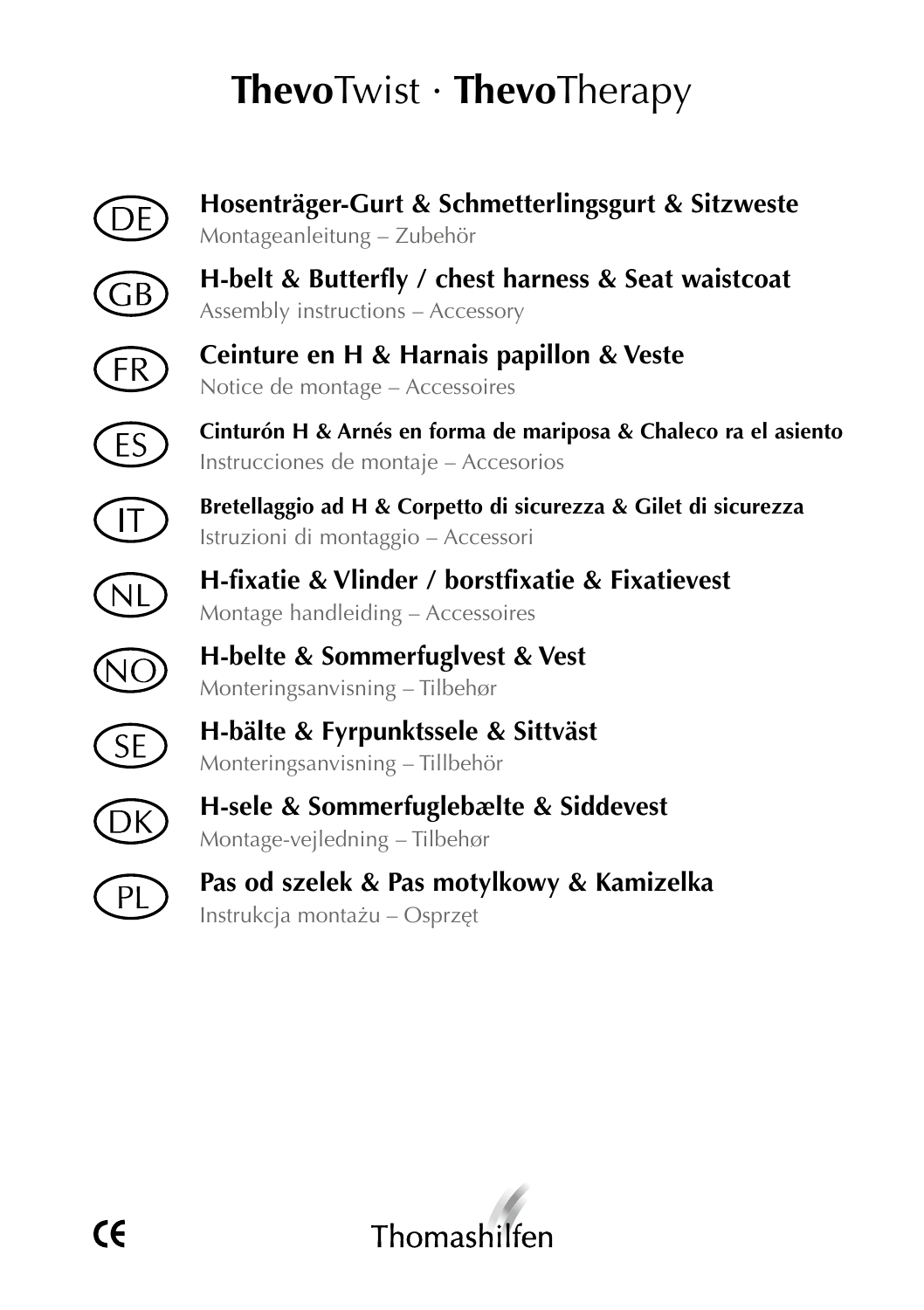

















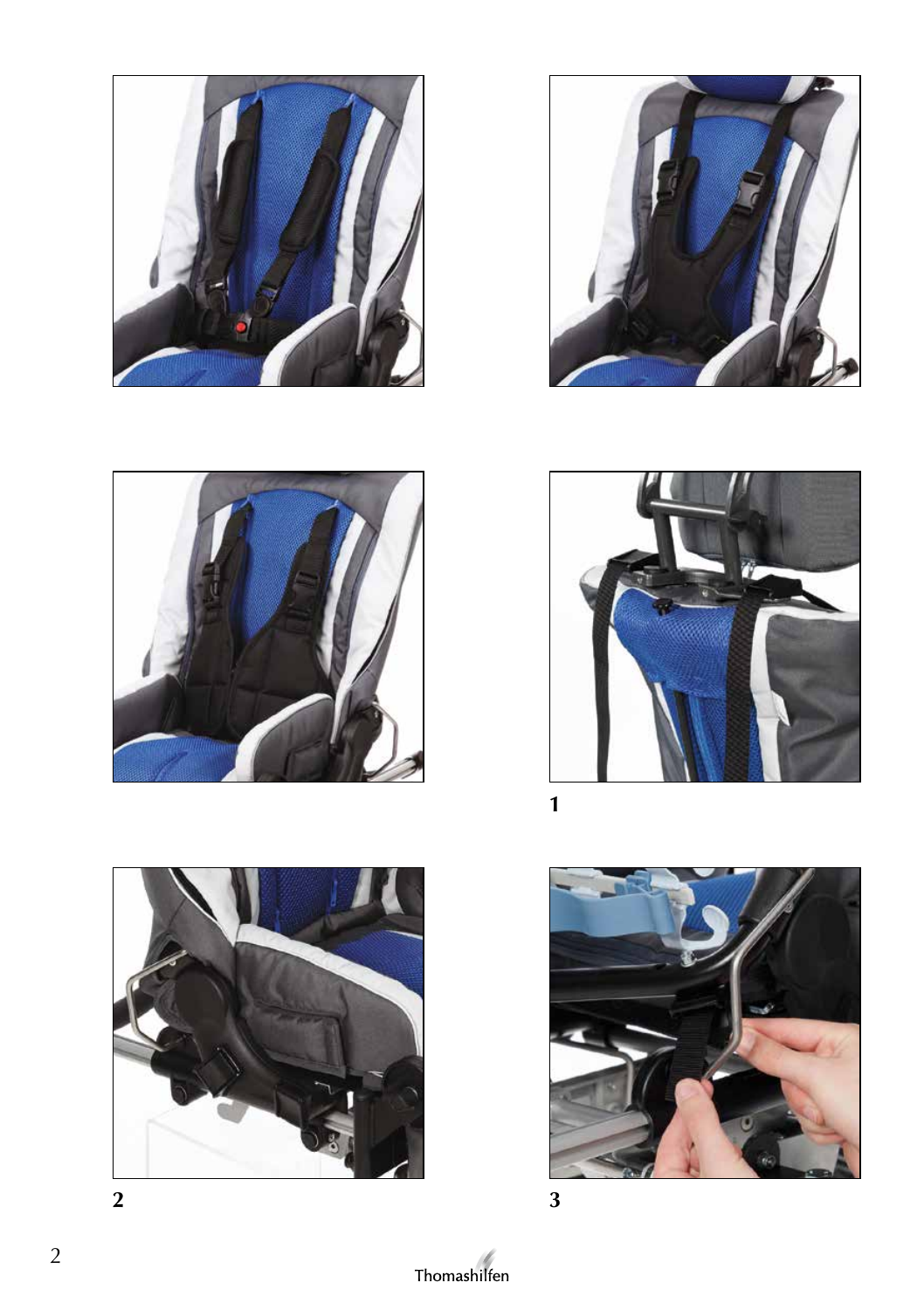Je nach gewünschter Anbringungsbreite und -höhe die zwei oberen Gurte durch die Öffnungen im Polster führen oder die Reißverschlüsse öffnen.

Die Gurte in die Gurtschnallen der Gurtanbringung stecken. (Abb. 1)

Die beiden unteren Gurtenden können hinten am unteren Rückenbogen oder seitlich am Kunststoffelement mit Klappschnallen befestigt werden. (Abb. 2)

Die Gurte rechts und links neben dem Rückenpolster zu der entsprechenden Klappschnalle führen und befestigen. (Abb. 3)

**TIPP:** Zusätzlich kann die Gurtlänge auch vorne eingestellt werden, dazu am D-Ring ziehen, um den Gurt zu kürzen.

| GB) | H-belt                                     | Item code: 6629                         |
|-----|--------------------------------------------|-----------------------------------------|
|     | <b>Butterfly / chest harness</b>           | Item code: 6616 (S); 6617 (M); 6717 (L) |
|     | <b>Butterfly / chest harness, flexible</b> | Item code: $6385$ (S); $6585$ (M)       |
|     | Seat waistcoat                             | Item code: 6631 (S); 6632 (M); 6731 (L) |

Depending on the width and height of the attachment which you want, insert the two upper belts through the openings in the upholstery or open the zip fasteners.

Insert the belts into the belt buckles of the belt attachment. (fig. 1)

Both bottom belt ends can be attached with cam buckles to either the bottom back bow or the plastic element at the side. (fig. 2)

Guide the belts right and left next to the back upholstery to the corresponding cam buckle and fix them. (fig. 3)

**TIP:** The belt length can also be adjusted from the front. Pull the D-ring to shorten the belt.

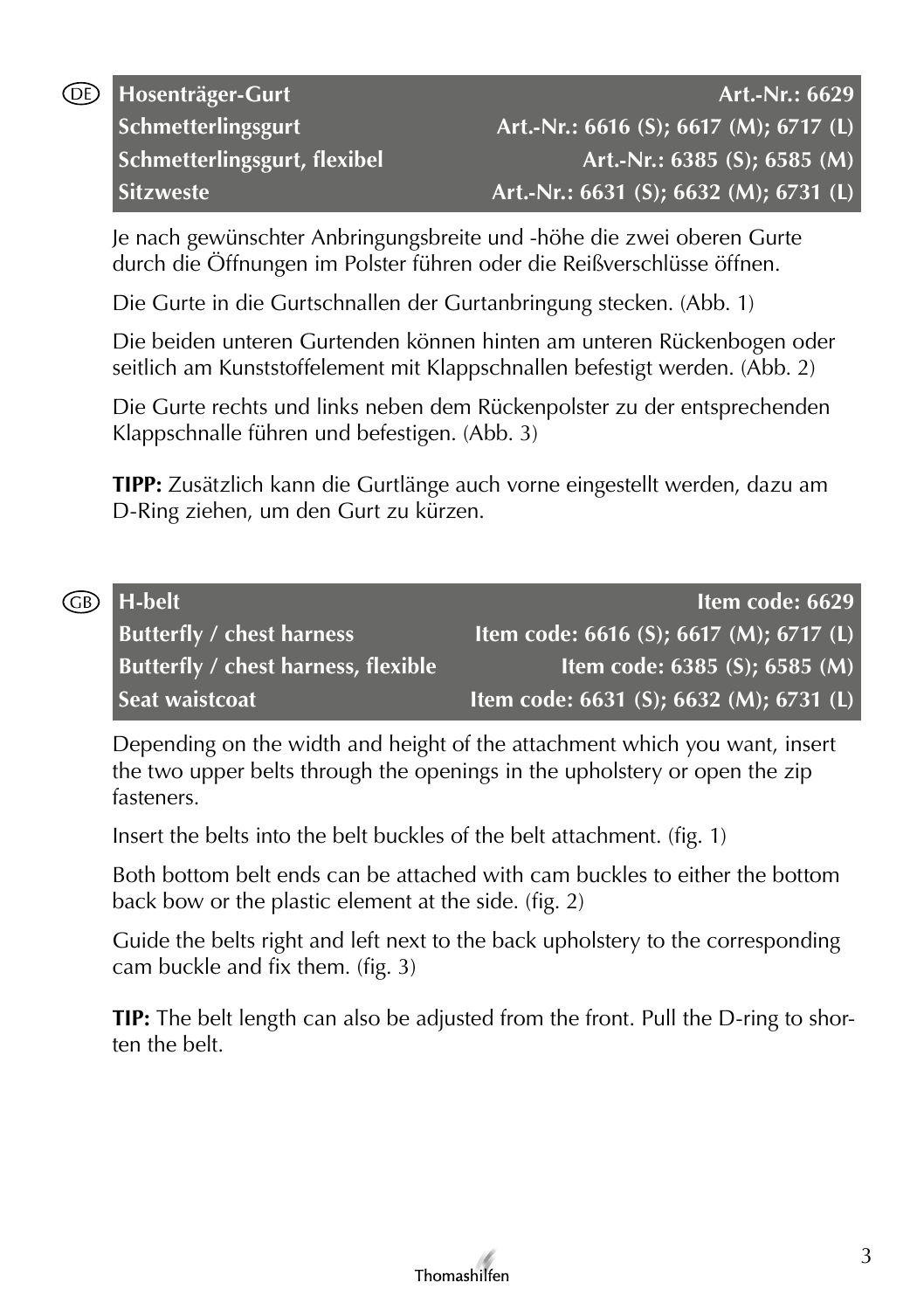

| Ceinture en H                     |                                    |
|-----------------------------------|------------------------------------|
| <b>Harnais papillon</b>           | $N^{\circ}$ d'art.: 6616 (S); 6617 |
| <b>Harnais papillon, flexible</b> | $N^{\circ}$ d'art. : 6385          |
| Veste                             | $N^{\circ}$ d'art.: 6631 (S); 6632 |

Suivant la largeur et la hauteur d'installation, glisser les deux ceintures supérieures par les ouvertures du rembourrage ou ouvrir les fermetures éclair.

**Ceinture en H N° d'art. : 6629 (M): 6717 (L) Harnais papillon, flexible N° d'art. : 6385 (S); 6585 (M) (M)**; 6731 (L)

Enficher les ceintures dans les boucles prévues. (fig. 1)

Les deux extrémités inférieures de la ceinture peuvent être fixées à l'arrière sur le cintre dorsal inférieur ou sur les côtés au niveau de l'élément en plastique à l'aide de boucles à charnières. (fig. 2)

Insérer les ceintures à droite et à gauche à côté du rembourrage dorsal dans la boucle à charnière correspondante et fixer. (fig. 3)

**CONSEIL :** La longueur de ceinture peut également être réglée à l'avant, pour ce faire, tirer dans l'anneau D pour serrer la ceinture.

| (ES) Cinturón H                      |                                          | $N^{\circ}$ de Art.: 6629               |
|--------------------------------------|------------------------------------------|-----------------------------------------|
| Arnés en forma de mariposa           | N° de Art.: 6616 (S); 6617 (M); 6717 (L) |                                         |
| Arnés en forma de mariposa, flexible |                                          | $N^{\circ}$ de Art.: 6385 (S); 6585 (M) |
| Chaleco ra el asiento                | N° de Art.:6631 (S); 6632 (M); 6731 (L)  |                                         |

De acuerdo con la anchura y la altura de colocación deseadas, inserte los dos cinturones de arriba a través de los orificios del almohadillado o abra las cremalleras.

Introduzca los cinturones en las hebillas de seguridad. (fig. 1)

Los dos extremos inferiores del cinturón pueden fijarse en la cara posterior en el arco inferior del respaldo o lateralmente en el elemento de plástico por medio de hebillas. (fig. 2)

Llevar los cinturones a la derecha y a la izquierda del acolchado del respaldo a la hebilla correspondiente y fijarlos. (fig. 3)

**CONSEJO:** Adicionalmente, la longitud del cinturón se puede ajustar desde delante. Para hacerlo, tirar del anillo D para acortar el cinturón.

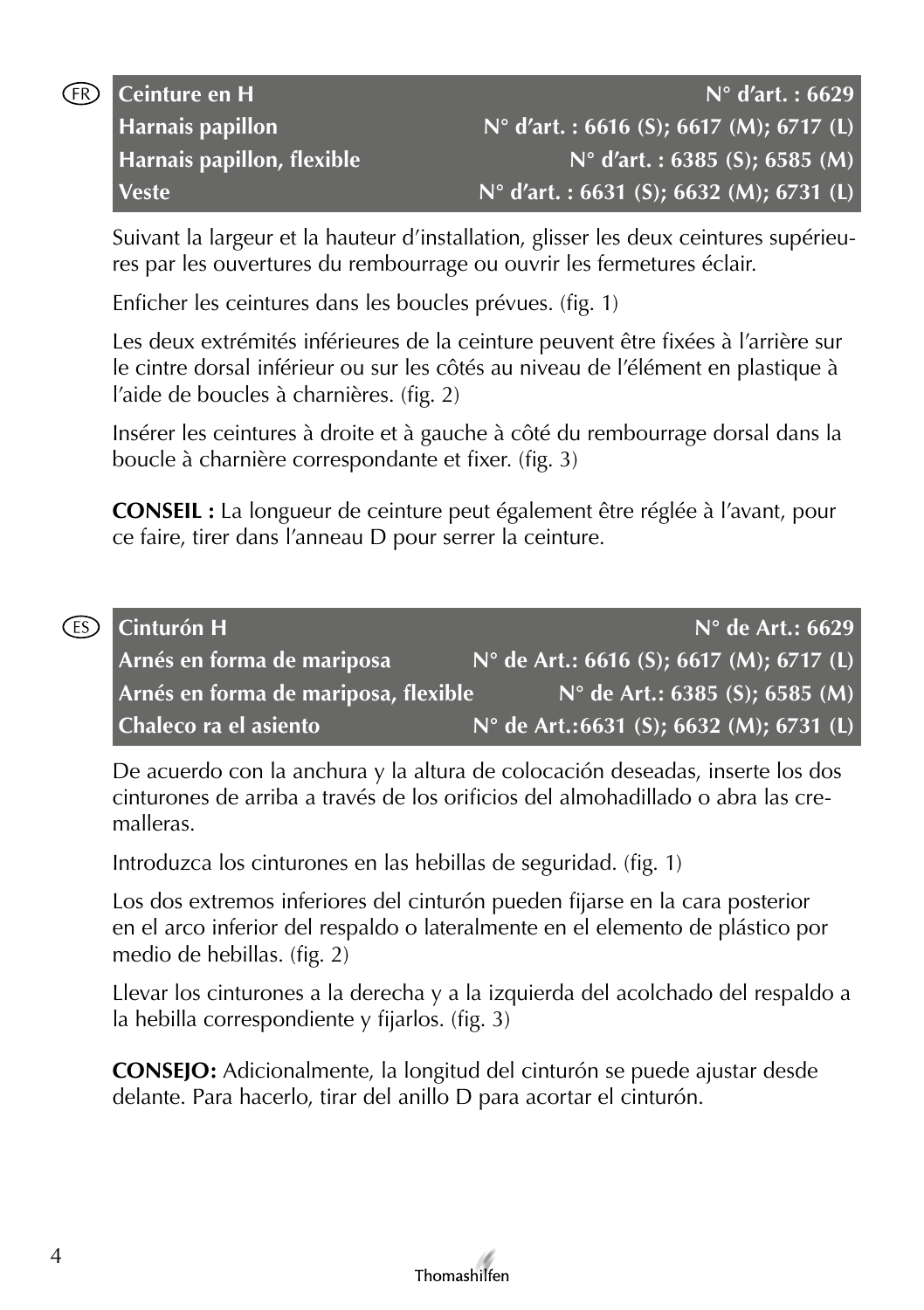| <b>Bretellaggio ad H</b>          | Art. nr.: 6629                         |
|-----------------------------------|----------------------------------------|
| Corpetto di sicurezza             | Art. nr.: 6616 (S); 6617 (M); 6717 (L) |
| Corpetto di sicurezza, flessibile | Art. nr.: $6385$ (S); $6585$ (M)       |
| Gilet di sicurezza                | Art. nr.: 6631 (S); 6632 (M); 6731 (L) |

Inserire le due cinture superiori nelle aperture dell'imbottitura oppure aprire le cerniere a seconda della larghezza e altezza di posizionamento desiderata.

Inserire le cinture nelle fibbie del posizionamento cintura. (fig. 1)

Le due estremità della cintura inferiore si possono fissare dietro con le fibbie, sull'arco inferiore dello schienale o lateralmente sull'elemento di plastica. (fig. 2)

Infilare le cinture a destra e a sinistra, accanto al cuscino dello schienale, sulla rispettiva fibbia e fissarle. (fig. 3)

**CONSIGLIO:** la lunghezza delle cinture può essere regolata anche da davanti, a questo scopo tirare l'anello D per accorciare la cintura.

| (ND H-fixatie)                   |                                       | Art.nr.: 6629 |
|----------------------------------|---------------------------------------|---------------|
| Vlinder / borstfixatie           | Art.nr.: 6616 (S); 6617 (M); 6717 (L) |               |
| Vlinder / borstfixatie, flexibel | Art.nr.: $6385$ (S); $6585$ (M)       |               |
| <b>Fixatievest</b>               | Art.nr.:6631 (S); 6632 (M); 6731 (L)  |               |

Voer, afhankelijk van de gewenste breedte en hoogte, de twee bovenste gordels door de openingen in de bekleding of open de ritssluitingen.

Steek de gordels in de gespen van de aanbrengpunten. (afb. 1)

U kunt de beide onderste uiteinden van de gordels met behulp van klapgespen aan de onderste rugboog of opzij aan het kunststofelement bevestigen. (afb. 2)

Voer de gordels links en rechts langs het rugkussen naar de gewenste klapgesp en bevestig ze. (afb. 3)

**TIP:** u kunt de gordellengte ook aan de voorzijde instellen. Trek daarvoor aan de D-ring om de gordel in te korten.

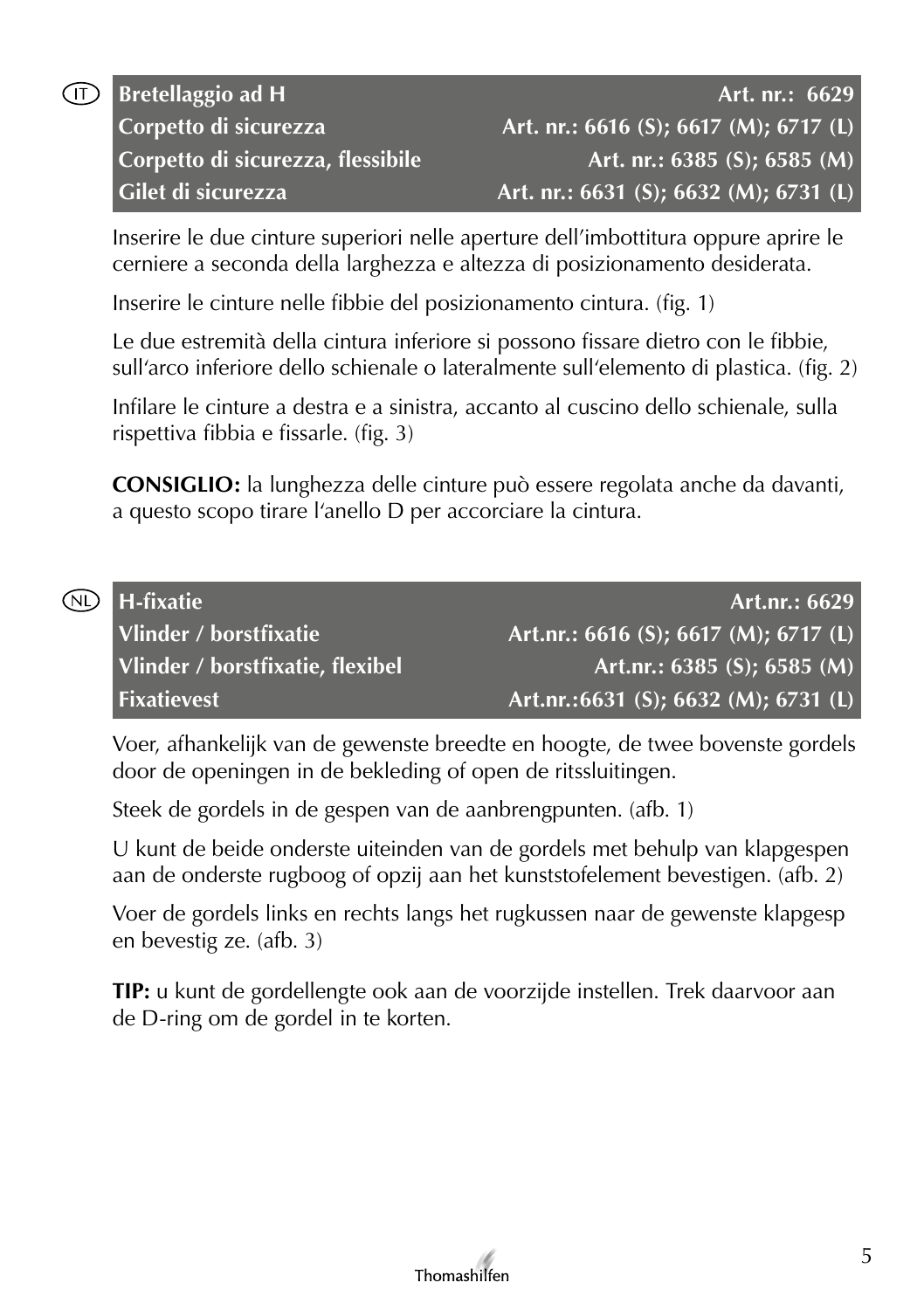

Avhengig av ønsket plasseringsbredde- og høyde må du føre de to øvre beltene gjennom åpningene i polsteret, eller åpne glidelåsene.

Stikk beltene inn i beltelåsene for belteplasseringen. (fig. 1)

De to nedre beltendene kan festes bak på nedre ryggbue eller på siden på plastelementet ved hjelp av klaff-låser. (fig. 2)

Beltene til høyre og venstre ved siden av ryggputen føres til respektive klaff-låser og festes. (fig. 3)

**TIPS:** Beltelengden kan også stilles inn fra forsiden, trekk da i D-ringen og kort inn beltet.

| (SE) | H-bälte                        | Art.-nr: 6629                                      |
|------|--------------------------------|----------------------------------------------------|
|      | <b>Fyrpunktssele</b>           | Art.-nr: 6616 (S); $\overline{6617}$ (M); 6717 (L) |
|      | <b>Fyrpunktssele, flexibel</b> | Art.-nr: $6385$ (S); $6585$ (M)                    |
|      | <b>Sittväst</b>                | Art.-nr: 6631 (S); 6632 (M); 6731 (L)              |

Allt efter önskad placeringsbredd och höjd, för in de två övre bältena genom öppningen i dynan eller öppna blixtlåset.

Stick in bältena i öppningen på gördelspännet. (fig. 1)

De båda nedre bältändarna kan fästas med kamlås bak på den nedre ryggskenan eller på sidan på plastkomponenten. (fig. 2)

Dra bältena till vänster och höger om ryggdynan till motsvarande kamlås och sätt fast dem. (fig. 3)

**ETT TIPS:** Bältenas längd kan också justeras fram. Dra då i D-ringen för att göra bältet kortare.

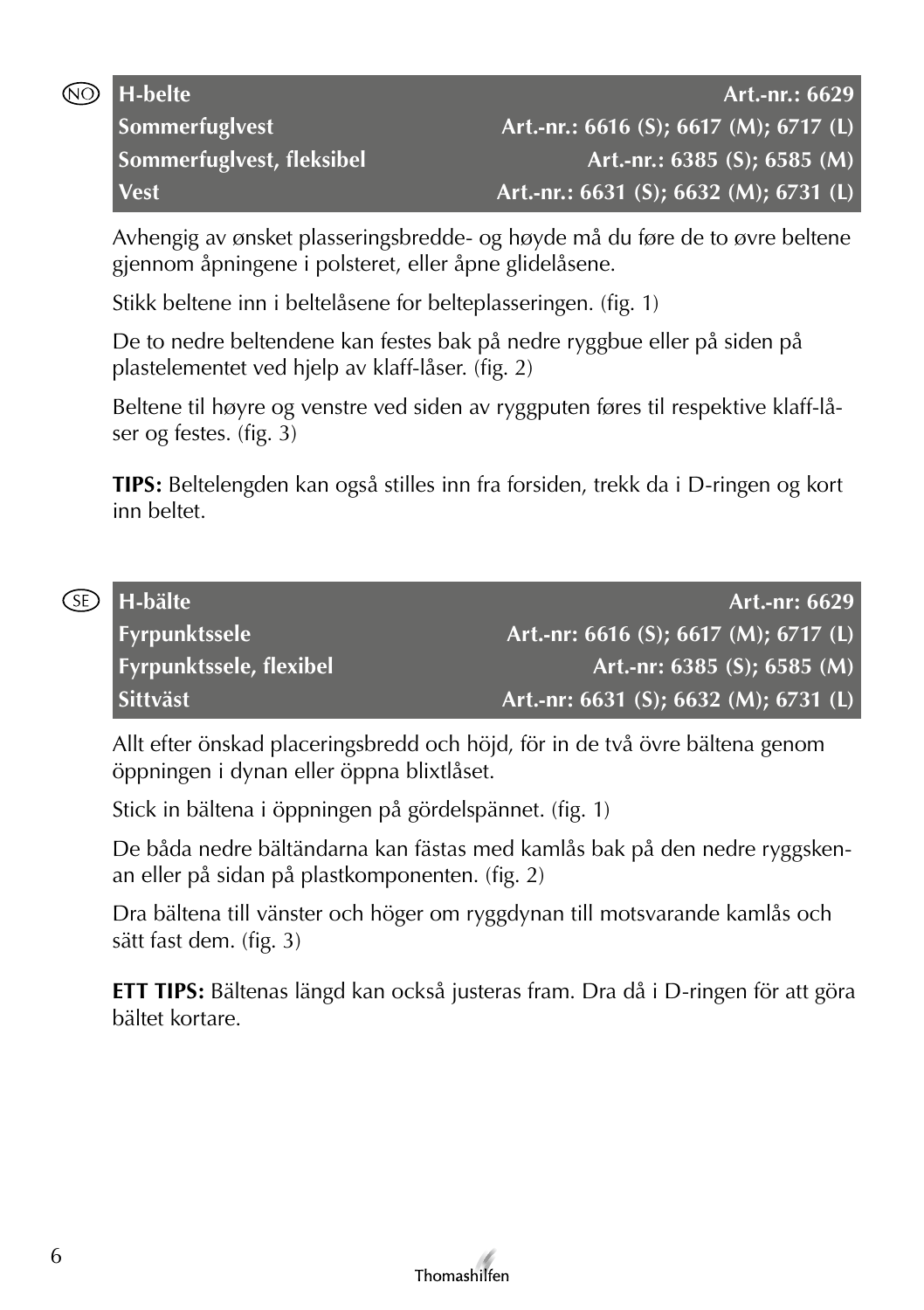

Før de to øverste bælter gennem åbningerne i puden eller åbn lynlåsene - alt efter hvilken monteringsbredde og –højde du ønsker.

Sæt bælterne i bælteholdernes bæltespænder. (fig. 1)

Remmenes to nederste ender kan fastgøres bagi på nederste rygbøjle eller i siden på plastelementet med fixlock-spænder. (fig. 2)

Før remmene i højre og venstre side af rygpolstringen til de respektive fixlock-spænder og fikser dem. (fig. 3)

**ET GODT RÅD:** Remmenes længde kan også indstilles foran ved at trække i D-ringen for at afkorte remmen.

| (PL) Pas od szelek        | nr katalogowy: 6629                         |
|---------------------------|---------------------------------------------|
| Pas motylkowy             | nr katalogowy: 6616 (S); 6617 (M); 6717 (L) |
| Pas motylkowy, elastyczne | $n$ r katalogowy: 6385 (S); 6585 (M)        |
| Kamizelka                 | nr katalogowy: 6631 (S); 6632 (M); 6731 (L) |

W zależności od żądanej szerokości i wysokości umieszczenia przeciągnąć dwa górne pasy przez otwory w wyściółce lub rozpiąć zamki błyskawiczne.

Wsadzić pasy w sprzączki. (rys. 1)

Oba pasy dolne mogą być zamocowane z tyłu do dolnego łuku lub z boku na elemencie plastikowym za pomocą sprzączek. (rys. 2)

Pasy z lewej i prawej strony poprowadzić obok wyściółki tylnej do odpowiednich sprzączek i zamocować. (rys. 3)

**WSKAZÓWKA:** dodatkowej regulacji długości pasków dokonać można być z przodu oparcia poprzez pociągnięcie pierścionków plastikowych w kształcie litery "D".